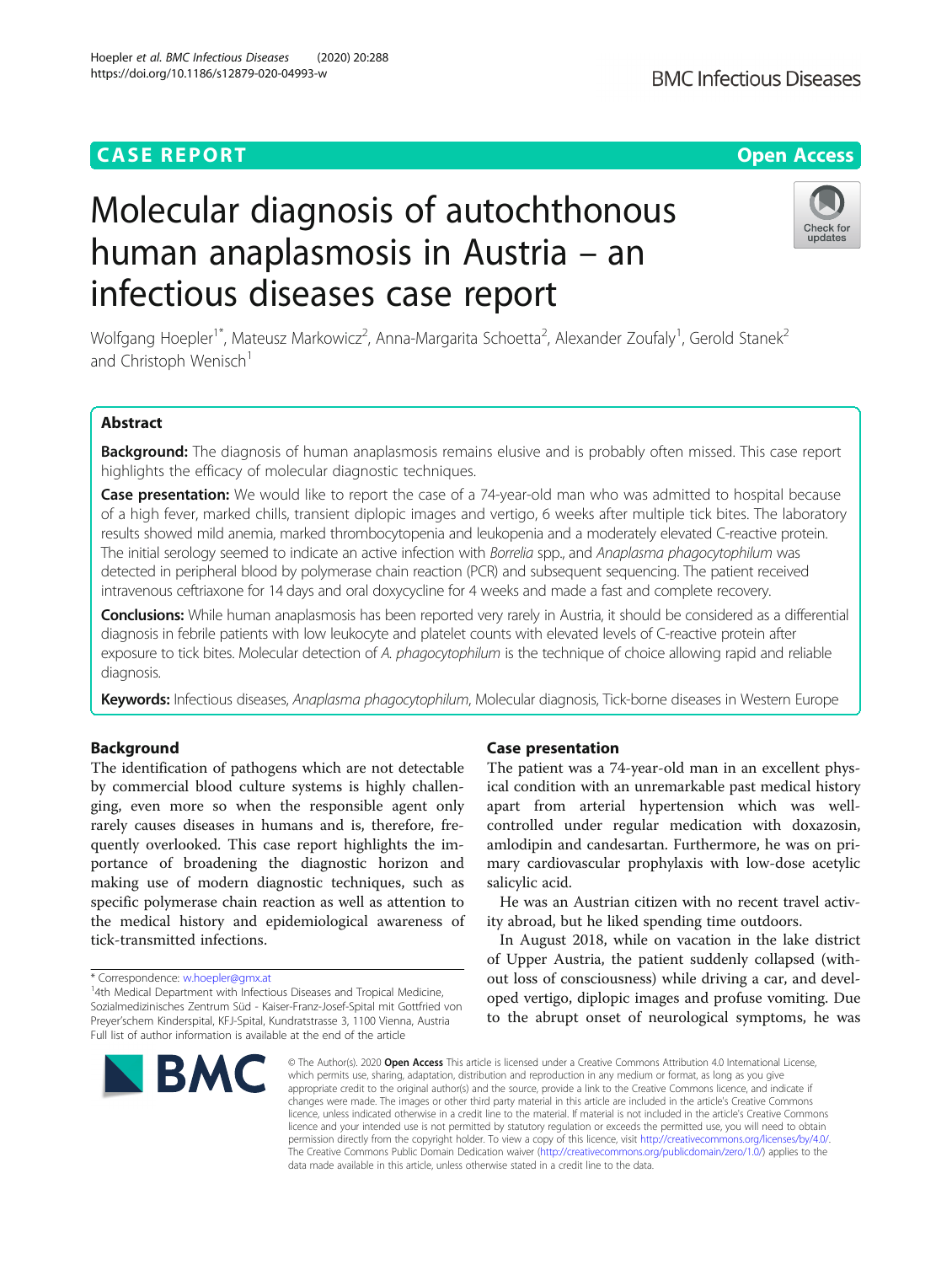urgently transported by a helicopter of the emergency

medical services to a nearby stroke unit. The patient arrived at the hospital in a stable condition and with his neurological symptoms gone, but he complained about reduced appetite and having felt generally unwell and running fever spikes up to 38.8 °C for

at least 10 days. The physical and in-depth neurological examinations were unremarkable. Intracranial bleeding, sinus vein thrombosis and ischemic stroke were immediately excluded by cerebral computed tomography (CT) including CT-angiography and magnetic resonance imaging.

Three sets of blood cultures were drawn, and the initial laboratory investigations revealed mild anemia (haemoglobin 10.8 g/dL), thrombocytopenia (128 G/L) and elevated C-reactive protein (49 mg/L). The leukocyte count (4.4 G/L), the differential count and liver function tests were normal.

Chest X ray, urine analysis and duplex sonography of the cerebral arteries were also unremarkable.

Because of potential bleeding risk due to the intake of acetylic salicylic acid and because of patient refusal, no lumbar puncture was performed.

The patient was put on empiric antibiotic therapy with intravenous ceftriaxone 2 g /day and received supportive treatment with intravenous rehydration and paracetamol.

However, he was still severely ill and continued having a high temperature (up to 39.5 °C) and dramatic chills, and the leukocyte (3 G/L) and platelet (72 G/L) counts showed a marked decrease, while CRP rose up to 72 mg/L.

Therefore, on the third hospital day, three more sets of blood cultures were collected and therapy was escalated to intravenous piperacillin/tazobactam 4.5 g tid.

Transthoracic echocardiography was performed twice and revealed mild aortic and mitral regurgitation without any signs of endocarditis or pericarditis.

Diagnostic work-up revealed positive cytomegalovirus IgM with negative IgG antibodies, positive IgM and IgG antibodies for varicella zoster virus, positive Epstein-Barr virus IgG antibodies with negative IgM, and positive Borrelia burgdorferi sensu lato (sl) ELISA IgM, but a negative western blot.

On the fourth day, the patient was transferred to the intermediate care unit of our department of infectious diseases in Vienna.

Here, the patient presented with ongoing high fever and marked chills, but was otherwise in a stable condition.

His dental status was unremarkable, his last check-up had taken place 2 months earlier with no intervention or dental hygiene; he had no pets, and there had been no other sick persons in his surroundings; he had not traveled into tropical regions or abroad in the last few years. He had noticed several tick bites about 6 weeks earlier, one of them possibly showing a halo sign.

Endocarditis was definitively excluded by an unremarkable transesophageal echocardiography, repeatedly negative blood cultures and a negative broad-spectrum PCR (Septifast, Roche Diagnostics, Switzerland).

A CT scan of the chest and abdomen showed old splenic infarcts and a lesion (diameter 1.2 cm) in the pancreatic head, which later turned out to be a benign intrapancreatic cyst (diagnostic modalities were MRI and endo-sonography enabling histological work-up).

We continued antibiotic therapy with ceftriaxone, and added empiric treatment with intravenous doxycycline  $2 \times 100$  mg for possible atypical bacterial pathogens and intravenous acyclovir  $3 \times 10$  mg/kg for possible herpes virus encephalitis, which could not be definitely excluded at this stage without a lumbar puncture.

Leptospirosis, mycoplasma infection, babesiosis, tickborne encephalitis, West Nile virus encephalitis, primary infection with cytomegalovirus, herpes simplex virus encephalitis and infection with parvovirus B19 were ruled out by negative serologic tests.

The patient went on having high fever spikes and chills and developed marked thrombocytopenia (minimum 49 G/L, but no bleeding occurred), leukopenia  $(2.4 \text{ G/L})$ , more pronounced anaemia  $(8.8 \text{ g/dL})$  and CRP elevation up to 117 mg/L. Also, there was a transient, self-limiting rise in transaminases starting on the 8th day of illness (maximum AST 115/ ALT 89 U/l) as well as in lactate dehydrogenase (maximum 304 U/l).

Laboratory results are shown in Fig. [1.](#page-2-0)

Two weeks after the onset of symptoms, samples were sent to the reference laboratory at the Medical University of Vienna for molecular and serologic testing as infections with A. *phagocytophilum* and *B. burgdorferi* sl were suspected. DNA from 2 ml EDTA blood was extracted using the QuickGene DNA whole blood kit L (Fujifilm) and the automated isolation system QuickGene-610 L (Fujifilm). Realtime PCR was based on a fragment of the 16S rRNA gene [\[1](#page-3-0)] and performed with an in-house PCR mastermix. The PCR was positive and further on confirmed by a conventional PCR followed by sequencing. This PCR also targeted the 16S rRNA gene and was conducted using the Phire Hot Start II Polymerase kit (Fisher Scientific, Vienna, Austria) and primers 16S8FE [[2\]](#page-3-0) and Ehr-R [[3](#page-3-0)]. All PCRs were carried out according to molecular biological rules including appropriate controls. The amplicon was purified from agarose gel (Qiagen Gel Extraction Kit, Qiagen, Hilden, Germany) and sent in for bi-directional sequencing (Microsynth, Vienna, Austria). The presence of A. phagocytophilum was confirmed by comparing the consensus sequence to data available at the NCBI [\(https://](https://blast.ncbi.nlm.nih.gov/Blast.cgi) [blast.ncbi.nlm.nih.gov/Blast.cgi\)](https://blast.ncbi.nlm.nih.gov/Blast.cgi) yielding a 100% identity to various A. phagocytophilum strains.

An immunofluorescence assay (IFA) for A. *phagocyto*philum IgG antibodies (Focus Diagnostics, Cypress,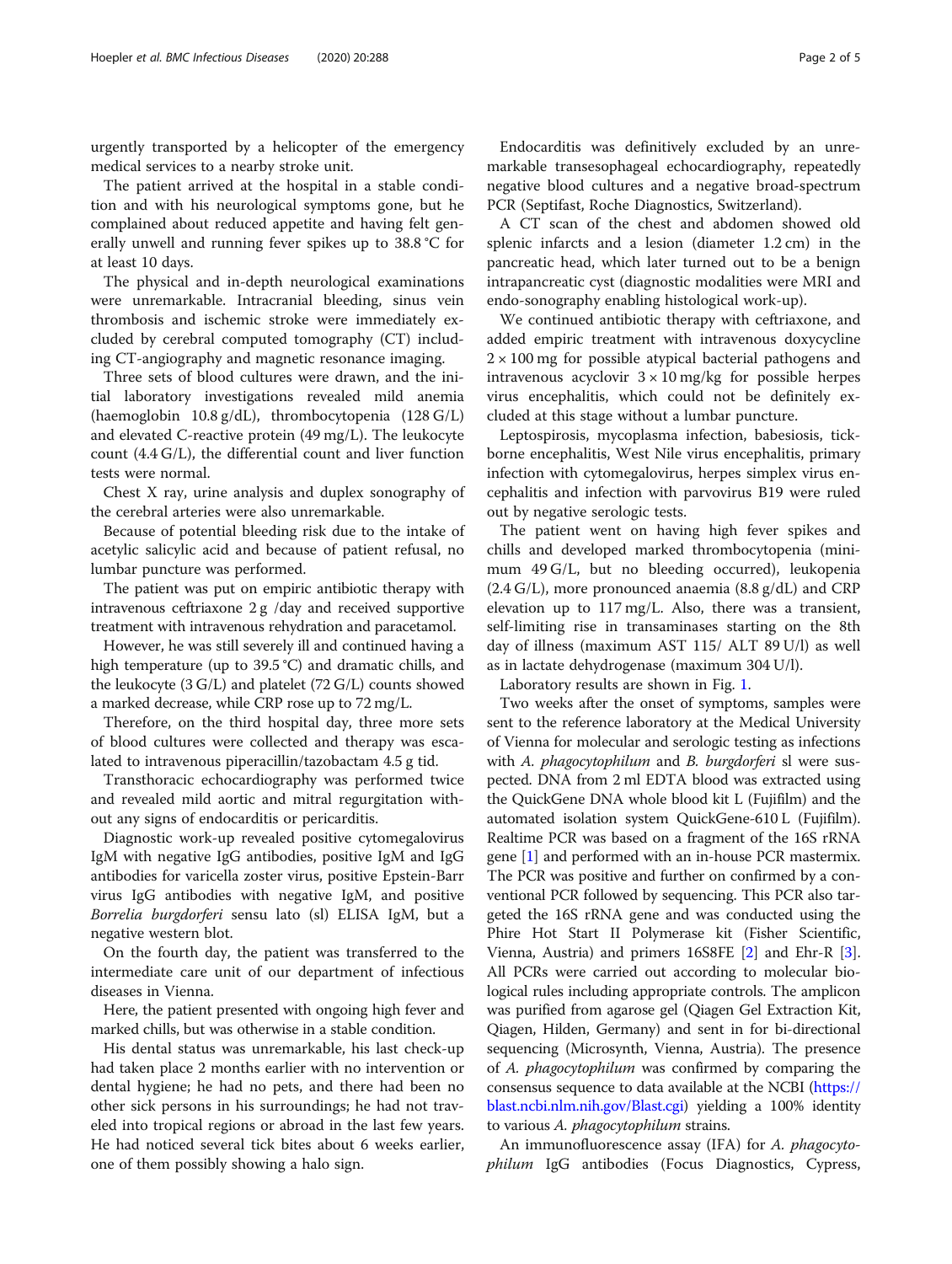<span id="page-2-0"></span>

California, USA) was also positive at a titre of 1:512 (positive cut-off ≥1:64). Additionally, IgM antibodies against B. burgdorferi sl were found both by ELISA and immunoblot, but no specific IgG antibodies were detected (ELISA and Lineblot, Euroimmun, Lübeck, Germany). The conflicting results with the initial serological results may be explained by the fact that they were performed by different laboratories and different thresholds were applied.

Thus, the definitive diagnosis of A. phagocytophilum infection was established, and acyclovir was stopped. The patient defervesced 24 h after the start of doxycycline, and remained afebrile henceforth.

As concurrent neuroborreliosis could not be safely excluded at that point, the patient was treated with ceftriaxone for a total of 14 days, after which he could be discharged from hospital, plus oral doxycycline (100 mg bid) for a total of 4 weeks (for possible Lyme neuroborreliosis). Ceftriaxone may have been over-treatment, since doxycycline is also effective in Lyme neuroborreliosis. The patient made a rapid and full recovery, and thrombocytopenia and leukopenia resolved within 4 days and 2 days, respectively, after initiation of doxycycline therapy.

At a check-up 3 weeks later, serologic testing of a paired serum sample was done at the reference laboratory. The Anaplasma IgG IFA titre showed a twofold increase (testing for IgM was not performed). Moreover, there was a decline of the ELISA Borrelia IgM levels from  $> 200$  U/ml to 121 U/ml (positive cut-off  $> = 22$  U/ ml) confirmed by immunoblot in both cases, whereas the IgG ELISA level was negative. These results suggest a recent infection with *B. burgdorferi* s.l. However, a conclusion about the exact time point of the infection cannot be drawn.

The patient himself reported no side-effects whatsoever of the medication used, assured us of 100% adherence and claimed to have completely regained his normal health status.

## Discussion and conclusions

Anaplasma phagocytophilum is an obligate intracellular gram-negative bacterium which was identified as a human pathogen in the 1990s and first described by Chen et al. in 1994 [[4\]](#page-3-0). The first case in Europe was reported from Slovenia in 1997 [\[5\]](#page-3-0).

Deer and the white-footed mouse are considered the principal hosts  $[6]$  $[6]$ , and the vectors are ixodid tick species, in Europe mainly Ixodes ricinus [\[7](#page-3-0)].

As can be inferred from sero-prevalence studies, infection by Anaplasma spp. is underreported  $[8]$  $[8]$ , partly because of its unspecific presentation and a significant number of asymptomatic or subclinical courses.

Moreover, the diagnosis of anaplasmosis remains highly challenging as cultivation of Anaplasmataceae is extremely difficult and time-consuming [\[9\]](#page-3-0), and suitable target sequences of the organism may not be included in every conventional broad spectrum PCR assay [\[10](#page-3-0)]. Therefore, species-specific nucleic acid amplification has proven to be the most reliable method for the detection of Anaplasmataceae, with the caveat that specificity and sensitivity are highly variable depending on the assays used [[11](#page-3-0)].

The patient presented here displayed many of the characteristic clinical features of anaplasmosis, such as fever, chills, malaise, marked leukopenia and thrombocytopenia [\[12\]](#page-3-0).

While the incubation period is usually in the range of one to 2 weeks [\[13](#page-3-0)], more protracted clinical courses, such as in our patient, have been described [[14](#page-3-0)].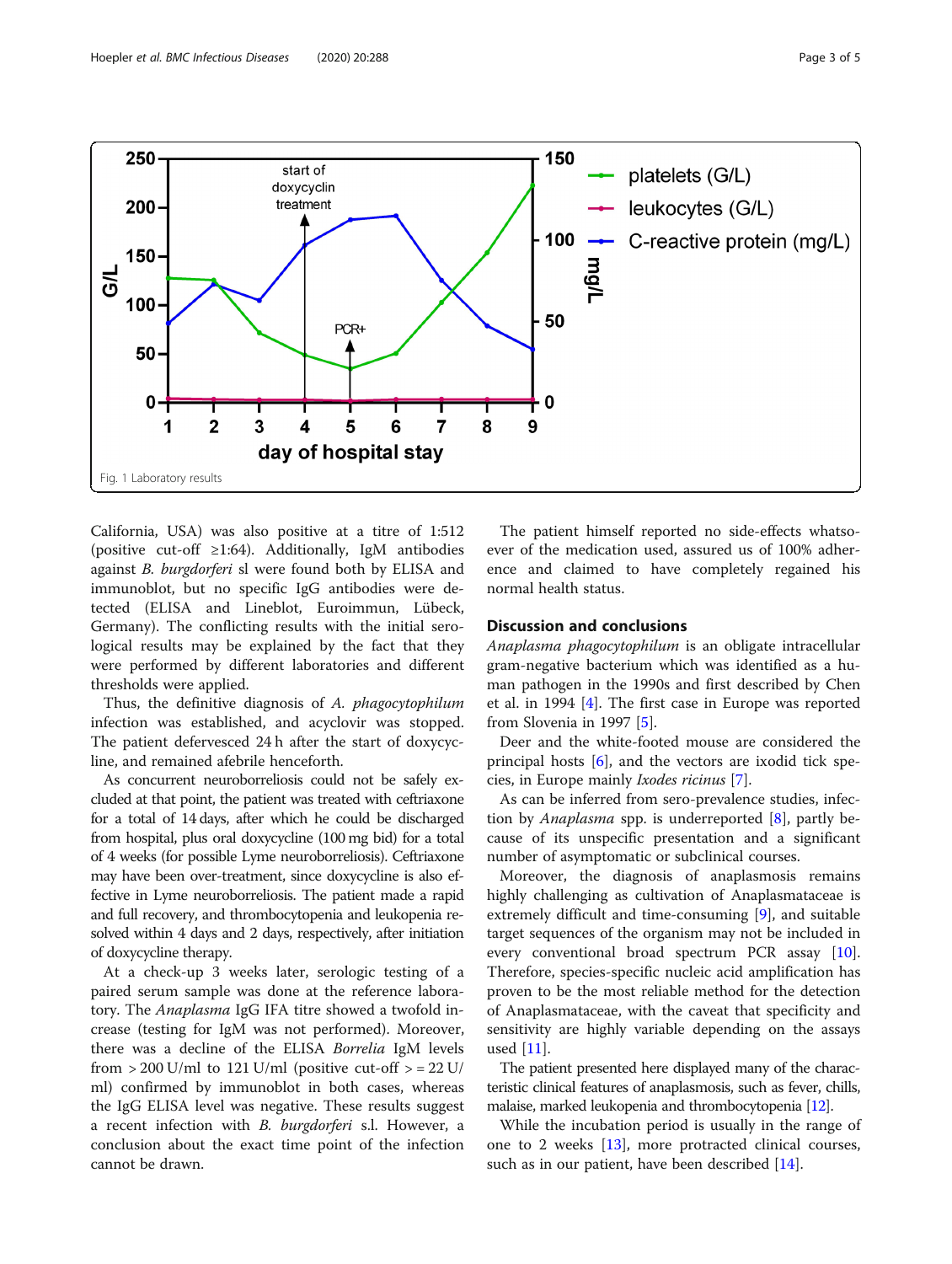<span id="page-3-0"></span>Anaplasma spp. are universally susceptible to doxycycline [15], which is regarded as the antibiotic of choice, due to its reliable activity both against Anaplasma spp. and possible co-infection with Borrelia burgdorferi sensu lato.

Only a handful of cases of human granulocytic anaplasmosis acquired autochthonously in Austria have been described before [16–18].

Anaplasmosis is often a benign and self-limiting illness [19]. However, since fatal outcome has been reported [[20\]](#page-4-0), thoughtful medical history and immediate medical action is pivotal in a febrile patient with leuko – and thrombocytopenia and elevated levels of CRP [[21](#page-4-0)] reporting a tick bite. This may ultimately save the patient's life and usually leads to a rapid and full recovery.

In our patient, there was serologic evidence of a recent infection with *B. burgdoferi* s.l. although the exact time point of this event is difficult to establish. The patient reported many tick bites in the past, one of them followed by a halo sign – possibly an erythema migrans.

This case report highlights the need to always take a thorough medical history in complicated cases, to consider rare (but endemic) infections and to apply modern diagnostic techniques, such as specific polymerase chain reaction.

#### Abbreviations

bid: Twice daily; CRP: C-reactive protein; CT: Computed tomography; °C: Degrees Celsius; EDTA: Ethylenediamine tetraacetic acid; ELISA: Enzymelinked immunosorbent assay; g/dL: Gram/deciliter; G: Giga; g: Gram; IgM/ G: Immunoglobulin M/G; L: Liter; mg: Milligram; MRI: Magnetic resonance imaging; PCR: Polymerase chain reaction; spp-: Species; tid: Three times daily

#### Acknowledgements

Sabine Hagenauer-Drektraan, MD, Hermann Laferl, MD, and Arti Kariolou, MD, contributed to the clinical management and follow-up of the patient.

#### Authors' contributions

WH wrote the manuscript, MM, AMS and GS wrote the section on diagnostic modalities, AZ and CW were involved in the clinical management of the patient, revised the manuscript and contributed literature and intellectual input. The author(s) read and approved the final manuscript.

#### Funding

No funding was received.

#### Availability of data and materials

All available medical data are safely stored at the hospital and can be provided on request.

#### Ethics approval and consent to participate

Not applicable.

#### Consent for publication

The patient gave both oral and written informed consent to the publication of his case (including his personal and clinical details). The data presented in this case report do not allow identification of the patient.

#### Competing interests

The authors declare no competing interests.

#### Author details

<sup>1</sup>4th Medical Department with Infectious Diseases and Tropical Medicine, Sozialmedizinisches Zentrum Süd - Kaiser-Franz-Josef-Spital mit Gottfried von Preyer'schem Kinderspital, KFJ-Spital, Kundratstrasse 3, 1100 Vienna, Austria. <sup>2</sup> <sup>2</sup>Institute for Hygiene and Applied Immunology, Center for Pathophysiology, Infectiology and Immunology, Medical University of Vienna, Kinderspitalgasse 15, 1090 Vienna, Austria.

#### Received: 21 August 2019 Accepted: 27 March 2020 Published online: 19 April 2020

#### References

- 1. Pusterla N, et al. Quantitative real-time PCR for detection of members of the Ehrlichia phagocytophila Genogroup in host animals and Ixodes ricinus ticks. J Clin Microbiol. 1999;37(5):1329–31.
- 2. Schouls L, Van De PI. Detection and identification of Ehrlichia, Borrelia burgdorferi Sensu Lato, and Bartonella species in Dutch Ixodes ricinus ticks. J Clin Microbiol. 1999;37:2215–22.
- 3. Bekker CP, de Vos S, Taoufik A, Sparagano OA, Jongejan F. Simultaneous detection of Anaplasma and Ehrlichia species in ruminants and detection of Ehrlichia ruminantium in Amblyomma variegatum ticks by reverse line blot hybdridization. Vet Microbiol. 2002;89:223–38.
- 4. Chen SM, Dumler JS, Bakken JS, Walker DH. Identification of granulocytotropic Ehrlichia species as the etiologic agent of human disease. J Clin Microbio. 1994;32(3):589–95.
- 5. Petrovec M, Lotric-Furlan S, Zupanc TA, Strle F, Brouqui P, Roux V, Dumler JS. Human disease in Europe caused by a granulocytic Ehrlichia species. J Clin Microbiol. 1997;35(6):1556–9.
- 6. Lockhart JM, Davidson WR, Stallknecht DE, et al. Isolation of Ehrlichia chaffeensis from wild white-tailed deer (Odocoileus virginianus) confirms their role as natural reservoir hosts. J Clin Microbiol. 1997;35:1681.
- 7. Bakken JS, Dumler JS. Human granulocytic ehrlichiosis. Clin Infect Dis. 2000; 31:554.
- 8. Dumler JS, Choi KS, Garcia-Garcia JC, Barat NS, Scorpio DG, Garyu JW, Grab DJ, Bakken JS. Human granulocytic anaplasmosis and anaplasma phagocytophilum. Emerg Infect Dis. 2005;11(12):1828–34.
- 9. Dumler JS, Bakken JS. Ehrlichial disease of humans: emerging tick-borne infections. Clin Infect Dis. 1995;20:1102.
- 10. Tsiodras S, Spanakis N, Pervanidou D, et al. Fatal human anaplasmosis associated with macrophage activation syndrome in Greece and the Public Health response. J Infect Public Health. 2017;10(6):819–23. [https://doi.org/10.](https://doi.org/10.1016/j.jiph.2017.01.002) [1016/j.jiph.2017.01.002](https://doi.org/10.1016/j.jiph.2017.01.002) Epub 2017 Feb 8.
- 11. Chapman AS in collaboration with the Tickborne Rickettsial Diseases Working Group, et al. Diagnosis and Management of Tickborne Rickettsial Diseases: Rocky Mountain Spotted Fever, Ehrlichioses, and Anaplasmosis – United States: a practical guide for physicians and other health-care and public health professionals. MMWR Recomm Rep. 2006;55(RR-4):1–27.
- 12. Bakken JS, Krueth J, Wilson-Nordskog C, et al. Clinical and laboratory characteristics of human granulocytic ehrlichiosis. JAMA. 1996;23:314.
- 13. Bakken JS, Dumler JS. Human granulocytic anaplasmosis. Infect Dis Clin North Am. 2015;29(2):341–55.
- 14. Roland WE, McDonald G, Caldwell CW, Everett ED. Ehrlichiosis a cause of prolonged fever. Clin Infect Dis. 1995;20(4):821–5.
- 15. Horowitz HW, Hsieh TC, Aguero-Rosenfeld ME, Kalantarpour F, Chowdhury I, Wormser GP, Wu JM. Antimicrobial susceptibility of Ehrlichia phygocytophila. AAC. 2001;45(3):786–8.
- 16. Lagler H, Harrison N, Kussmann M, Obermüller M, Burgmann H, Makristathis A, Ramharter M. Direct detection of Anaplasma phagocytophilum by polymerase chain reaction followed by electrospray ionization mass spectrometry from human blood. Int J Infect Dis. 2017;60:61–3.
- 17. Walder G, Falkensamer B, Aigner J, Tiwald G, Dierich MP, Würzner R, Lechleitner P. First documented case of human granulocytic ehrlichiosis in Austria. Wien Klin Wochenschr. 2003;115/7–8:263–6.
- 18. Walder G, Fuchs D, Sarcletti M, Berek K, Falkensamer B, Huber K, Petrovec M, Dierich MP, Wuerzner R. Human granulocytic anaplasmosis in Austria: epidemiological, clinical, and laboratory findings in five consecutive patients from Tyrol, Austria. Int J Med Microbiol. 2006;96(Suppl 40):297–301.
- 19. Aguero-Rosenfeld ME, Horowitz HW, Wormser GP, McKenna DF, Nowakowski J, Munoz J, Dumler JS. Human granulocytic ehrlichiosis: a case series from a medical center in New York state. Ann Intern Med. 1996; 125(11):904–8.